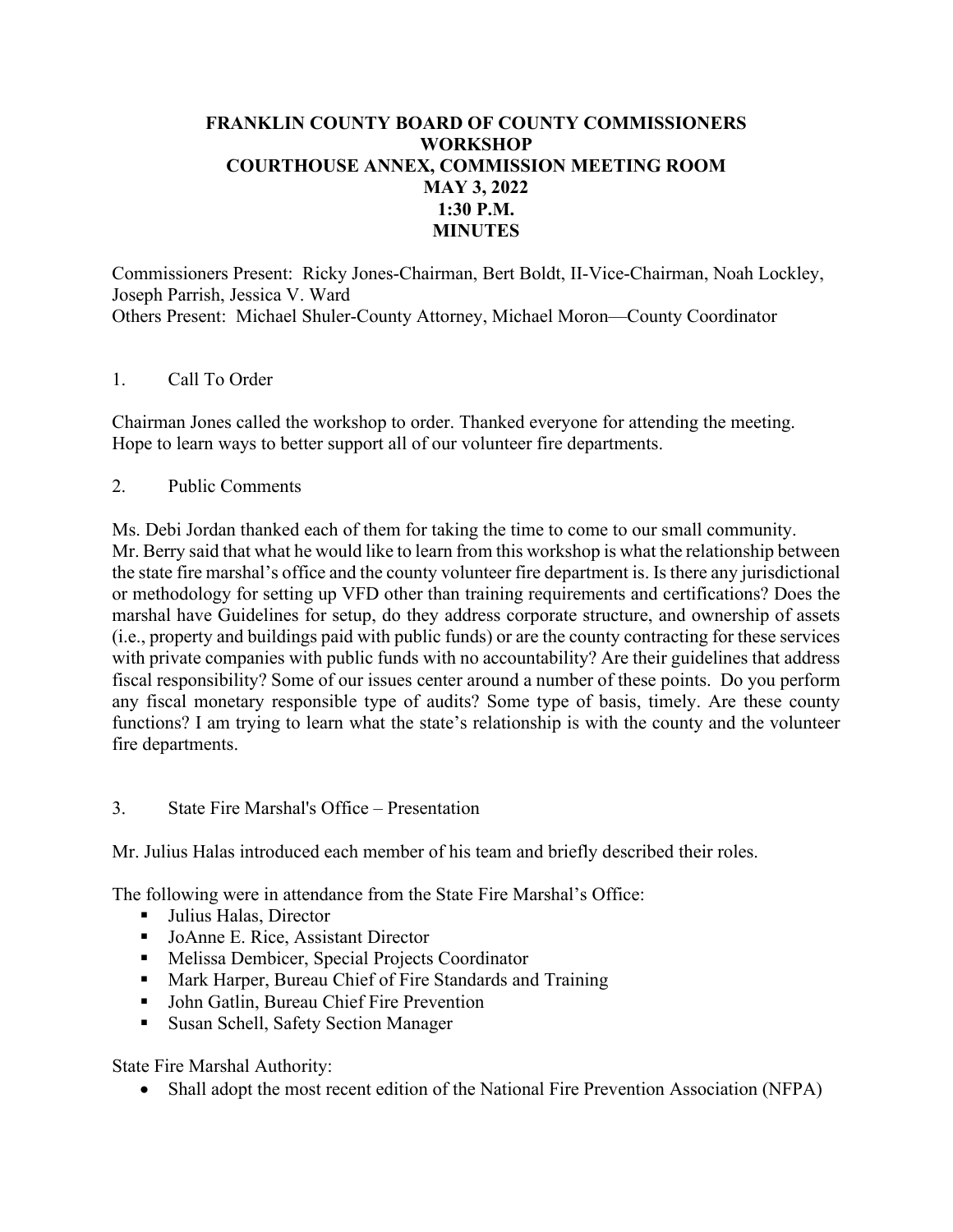Fire Code (NFPA 1) and Life Safety Code (NFPA 101) by rule every three (3) years pursuant to s. 633.202, Florida Statutes.

- Shall provide cost-effective training programs for the certification of firefighters and other fire-related fields pursuant to s. 633.128, Florida Statutes.
- May issue, when requested by any substantially affected person or Authority Having Jurisdiction (AHJ), a declaratory statement interpreting the Florida Fire Prevention Code pursuant to s. 633.104, Florida Statutes.

Small County Coalition of Florida

- The Small County Coalition and Division of State Fire Marshal formulated an informational program for local elected officials which included the ISO Rating Schedule.
- Highlights of this information are contained in this presentation.

ESF 4 Firefighting and ESF 9 Urban Search & Rescue

- Division of State Fire Marshal (SFM) is the primary agency.
- SFM Director serves as the primary Emergency Coordinating Officer (ECO).
- Coordinates planning and resources in cooperation with the Florida Fire Chief's Association – State Emergency Response Plan (SERP) which integrates local fire departments from throughout the state.

Ms. JoAnne E. Rice, Assistant Director presented information on the Fire and Emergency Incident Reporting System (FFIRS).

- Fire incident reporting by each fire department to the National Fire Incident Reporting System (NFIRS). The reporting should include on-the-job firefighter injuries and deaths.
- Participation is voluntary but is required for specific grant eligibility.
- The incidents reported are the basis for the SFM "Florida Fires" annual report.

Mr. Mark Harper, Bureau Chief of Fire Standards and Training presented information on the Bureau of Fire Standards and Training (BFST).

- Training Section: Develops all curricula of courses leading to certification as a Florida firefighter, fire instructor, fire inspector, arson investigator, or company fire officer. The section reviews requests for continuing education to renew certifications.
- Standards Section: Conducts "certification" examinations for firefighters and processes the applications for certification as a fire instructor, fire inspector, arson investigator, and fire officer  $($ >70,000 individuals).

Ms. Susan Schell, Safety Section Manager presented information on the safety portion of the presentation.

- Safety Section: Conducts activities associated with FAC 69A-62 (a.k.a. Florida Firefighter OSHA). Activities include collecting reports of firefighter injuries and conducting safety compliance inspections and safety investigations in more than 500 fire departments statewide. 352-427-4401 to report a fatality or significant injury.
- Executive Development Section: Leads BFST activities associated with Florida's higher education institutions. This section develops the curricula relative to Chief Officer certification and maintains the SFM website.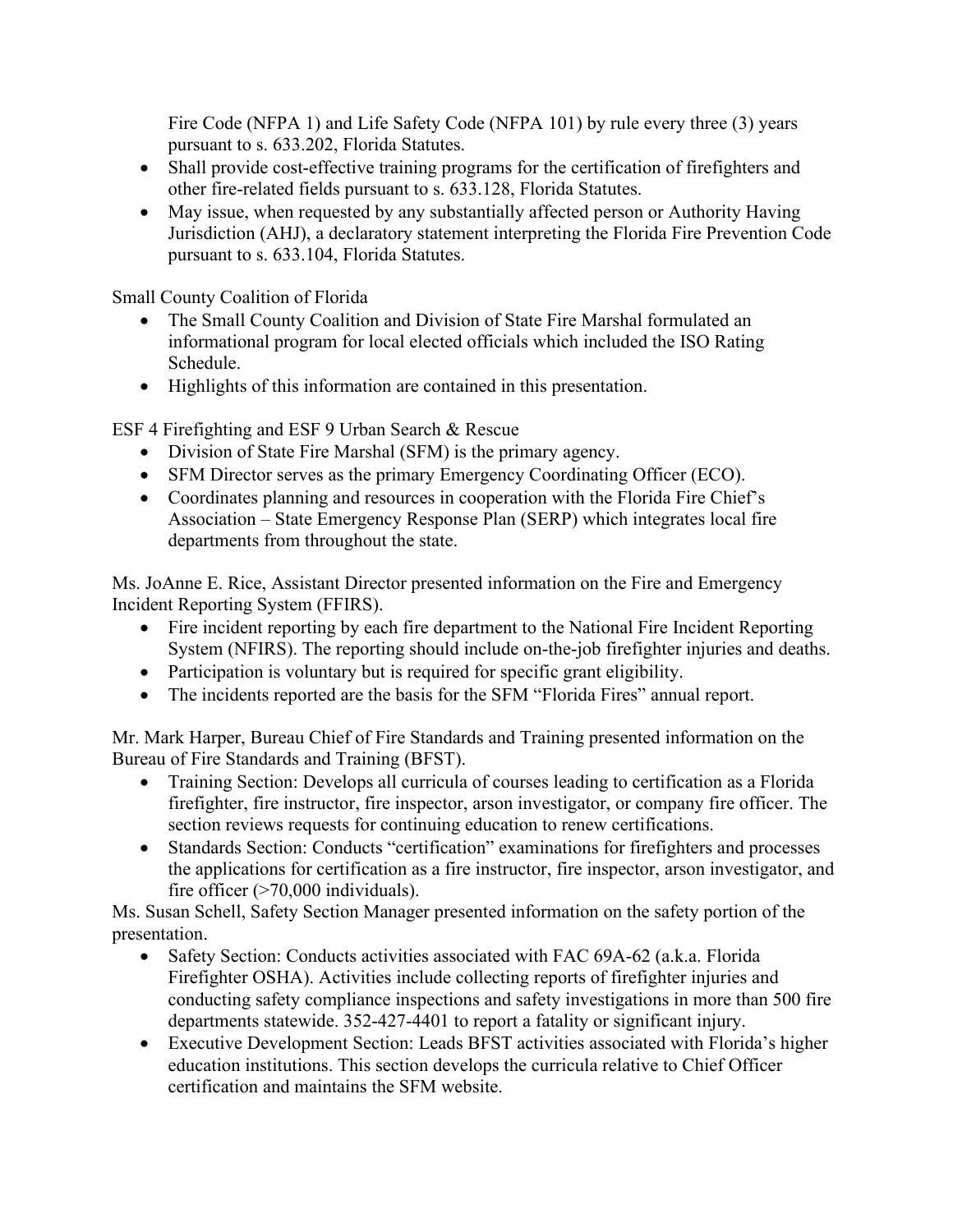Fire Service Grant Funding for FY 2021/2022

| <b>Fire State Marshal Grant Overview</b>   | <b>Total Amount Appropriated</b> |
|--------------------------------------------|----------------------------------|
| University of Miami, Firefighter Cancer    |                                  |
| Research                                   | \$2,000,000                      |
| Sylvester Comprehensive Cancer Center      |                                  |
| <b>Volunteer FF Assistance</b>             | \$1,000,000                      |
| Volunteer Fire Safety Equipment            |                                  |
| <b>Fire Construction and Equipment</b>     |                                  |
| Fire Station Construction, Renovation, and | \$11,254,639                     |
| <i>Apparatus</i>                           |                                  |
| <b>Florida Cancer Decontamination</b>      |                                  |
| Equipment                                  | \$500,000                        |
| (Recurring) Advanced Cancer                |                                  |
| Decontamination Equipment 25% local match  |                                  |
| required                                   |                                  |

Florida Firefighter Assistance Grant:

- Volunteer and combination departments
- Grant provides for Personal Protective Equipment, Self-Contained Breathing Apparatus, Fire Engines and Tankers trucks, Other, Training

Mr. John Gatlin, Bureau Chief Fire Prevention presented information regarding the Bureau of Fire Prevention (BFP) *Responsible for the development and adoption of the Florida Fire Prevention Code.*

- Plans Review Sections: The Plans Review section is tasked with the review of construction plans and documents for all state-owned and state-leased buildings for compliance with the Florida Fire Prevention Code (FFPC).
- Inspections Section: The Inspections section is charged with enforcing the FFPC in all state-owned and state-leased buildings and facilities (over 14,000).
- Regulatory Licensing Section (RLS): RLS is responsible for enforcing all laws relating to the licensing and regulation of five industries; fire equipment, engineered fire protection systems, explosives, sparklers, and construction materials mining activities.
- Boiler Safety Section: The Boiler Safety section is responsible for issuing certificates of compliance for all boilers located in public assembly locations as well as inspecting all uninsured boilers in public assembly locations for compliance with A.S.M.E. codes.

Employ firefighters or use volunteer firefighters to provide:

- Fire extinguishment, or
- Fire prevention services for the protection of life and property.
- S.  $633.102(13)$ , Florida Statute
	- Municipality
	- County
	- Special District
	- Political Subdivision
	- State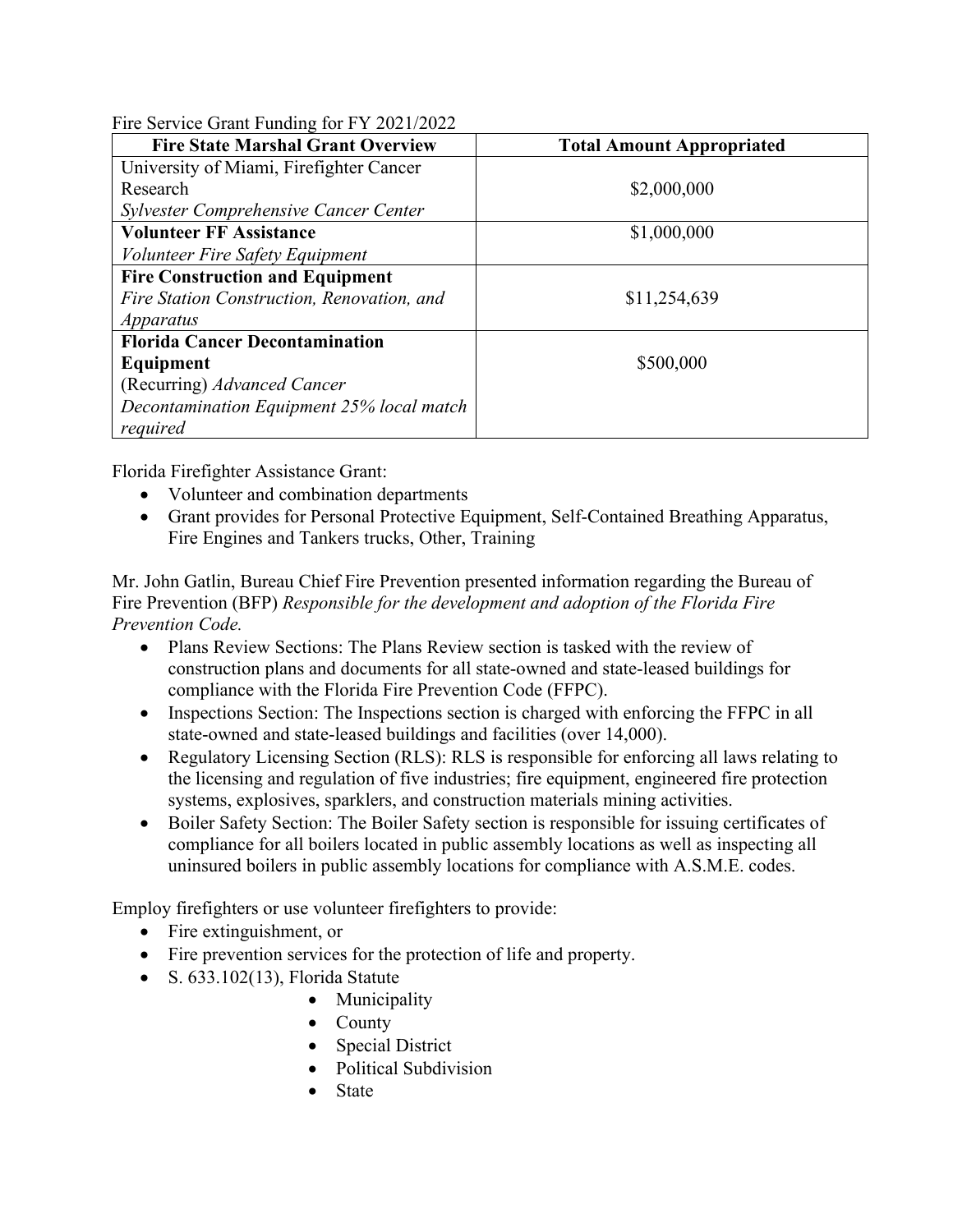• Organizations under contract or other agreement with such entity to provide such services.

Ms. JoAnne E. Rice, Assistant Director of Fire Service Provider spoke to the Board about the responsibilities of a Fire Service Provider.

Franklin County is a Fire Service Provider. Fire Service Provider responsibilities include:

- Properly Trained Personnel (633.408, F.S.)
	- Trained Commensurate to Duty
	- Volunteer Firefighters
	- Firefighters with Certificate of Compliance
- Proper Recordkeeping (633.502-536, F.S.)
	- Fire Department Rosters
	- Firefighter Training
	- Firefighter Injuries/deaths
	- Medical Evaluations
- Safe Working Environment (Rule 69A-62, F.A.C.)
	- Fire Stations Presence of Toxic Substances
	- Safety Committee and Safety Coordinator
- Safe Equipment
- Self-Contained Breathing Apparatus
- Annual Fit Testing
- Personnel Protective Equipment

Those persons employed by Fire Service Providers are authorized to enforce the laws and rules of the State Fire Marshal:

- Chiefs of county, municipal and special-district fire service providers
- Other fire service provider personnel designated by their respective chiefs
- Personnel designated by local governments having no organized fire service providers

Mr. John Gatlin, Bureau Chief Fire Prevention presented the responsibilities of the Authority Having Jurisdiction (AHJ) including:

- Section 125.01, Florida Statutes states that the legislative and governing body of a county shall have the power to carry on county government and that this power includes the power to:
- "*Provide fire protection, including the enforcement of the Florida Fire Prevention Code as provided in 633.206 and 633.208, Florida Statutes, and adopt and enforce local technical amendments to the Florida Fire Prevention Code as provided in those sections and pursuant to 633.202, Florida Statutes."*
- 633.208, Florida Statutes mandates that "each municipality, county, and special district with fire safety responsibilities shall enforce the Florida Fire Prevention Code" (FFPC)

AHJ Responsibilities within FFPC

- NFPA 1:1.6 states that the code "shall be administered and enforced by the AHJ designated by the governing authority."
- NFPA 1:1.7.7.1 authorizes the AHJ to "inspect, at all reasonable times, any building or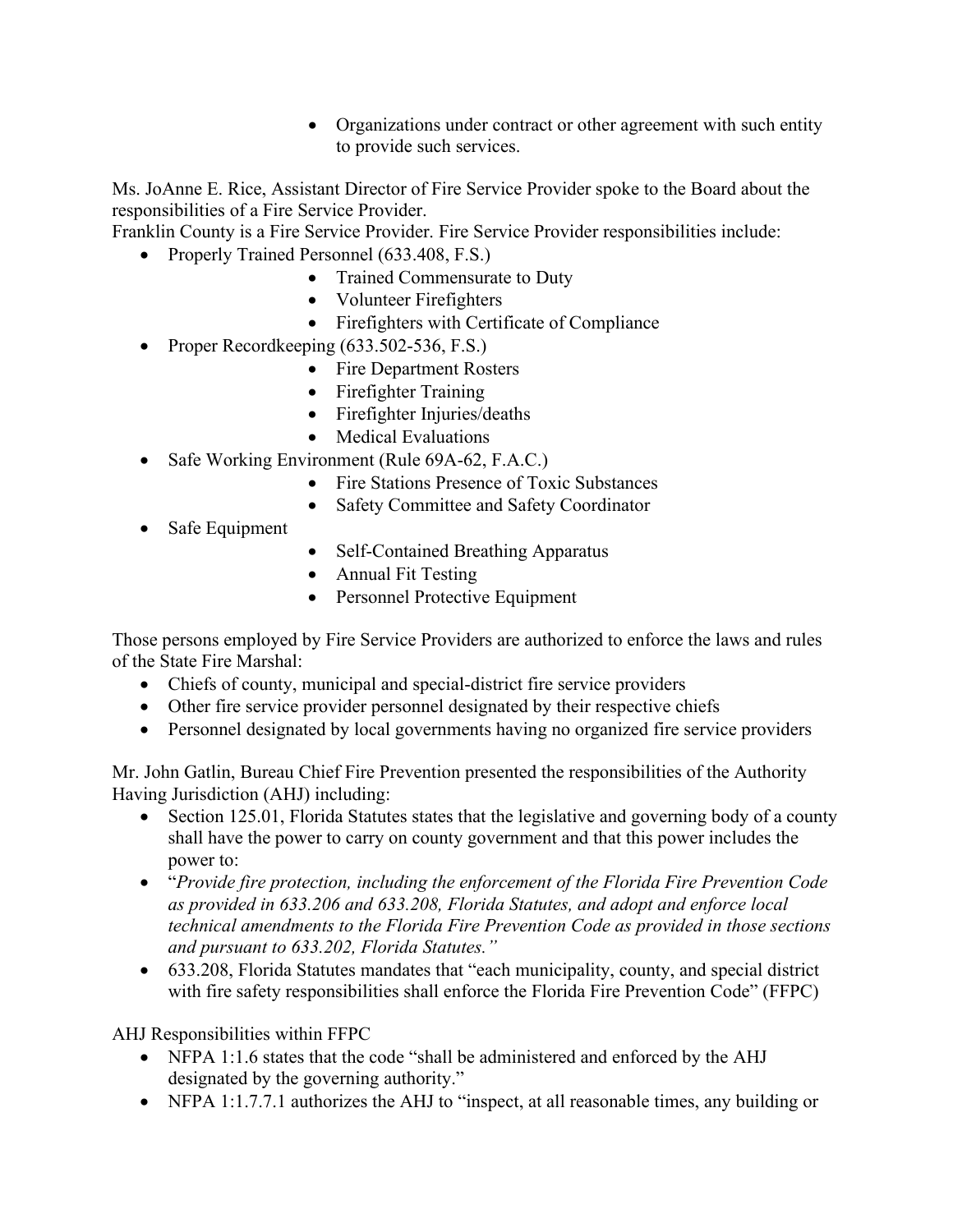premises for dangerous or hazardous conditions or materials."

• NFPA 1:1.7.13.2 also authorizes the AHJ to inspect construction and installation work.

Mr. Kyle Biles, Senior Field Representative with Insurance Services Office presented the following information.

Fire Suppression Rating Schedule

- FSRS reviews the firefighting capabilities of individual communities, to provide the insurance industry with information on a community's ability to suppress and limit fire losses.
- A numerical grading scale, ISO's Public Protection Classification (PPC™)

The ISO revised schedule continues to evaluate three major categories of fire suppression:

- Fire department (50 points)
- Emergency communications (10 points)
- Water supply (40 points)
- Community Risk Reduction (5.5 points)

FSRS Classes 1 to 10

- 90.00 to  $100 +$  Points = Class 1 80.00 to 89.99 Points = Class 2 70.00 to 79.99 Points = Class 3 60.00 to 69.99 Points = Class 4 50.00 to 59.99 Points = Class 5 40.00 to 49.99 Points = Class 6 30.00 to 39.99 Points = Class 7
- 20.00 to 29.99 Points = Class  $8$
- 10.00 to 19.99 Points = Class 9
- 00.00 to 9.99 Points = Class 10

### Community Risk Reduction

The new Community Risk Reduction section recognizes community efforts to reduce losses through fire prevention, public safety education, and fire investigation. The Community Risk Reduction section has a weight of 5.5 points, resulting in a revised 105.5+ available points.

### Community Risk reduction

Fire Prevention Code Adoption/Enforcement (2.2 Points)

- Code adoption
- Code regulations
- Staffing
- Training/certification
- Frequency
- Continuing education
- Plan review
- Quality-Assurance
- Pre-fire planning

Public Safety Education (2.2 points)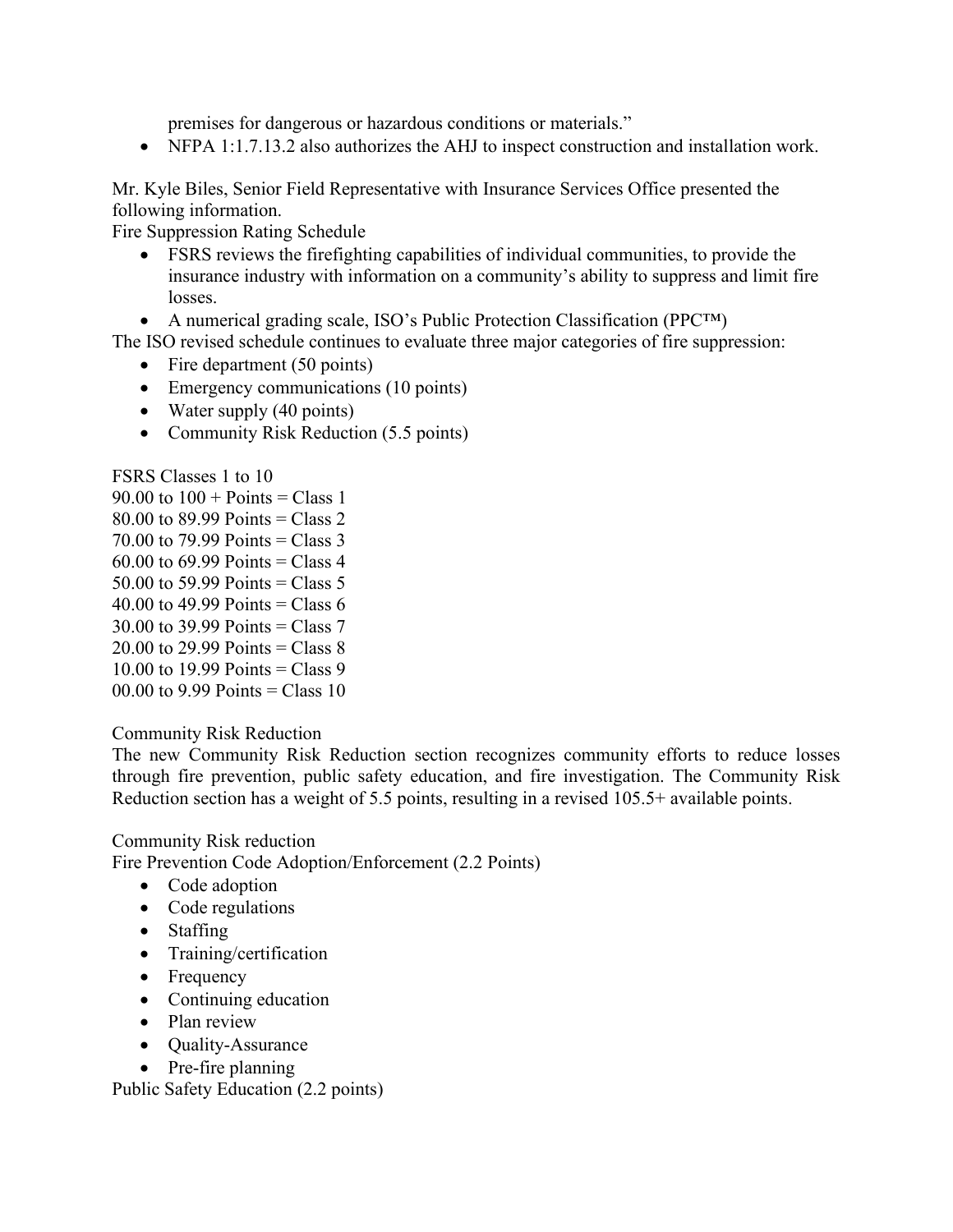- Educator qualifications/training
- Continuing education
- Fire safety programs
- Juvenile fire setter intervention programs
- Program for occupancies having large loss potential

Community Risk Reduction Education

Public Fire & Life Safety Educator certification is available through the Division of State Fire Marshal

Fire Investigation (1.1 points)

- Fire investigation organization
- Fire investigation staffing
- Fire investigator certification
- Fire investigator continuing education
- Use of the National Fire Incident Reporting System

Countrywide Summary January 2022



# Countrywide

#### 4. Commissioners' Questions and Comments

Commissioner Boldt inquired about the correlation of lower ISO scores with volunteers or paid firefighters. Mr. Halas said that generally speaking as long as they are certified personnel and have points for the training, and certified in databases, and have adequate access to water supply and command system. The paid system will normally put more on duty. Mr. Kyle said in the schedule of their calculations it is very important that we use on-call or on-duty. If you are on-site at the fire station rather than on-call, you receive higher credit for those on-site. Commissioner Boldt